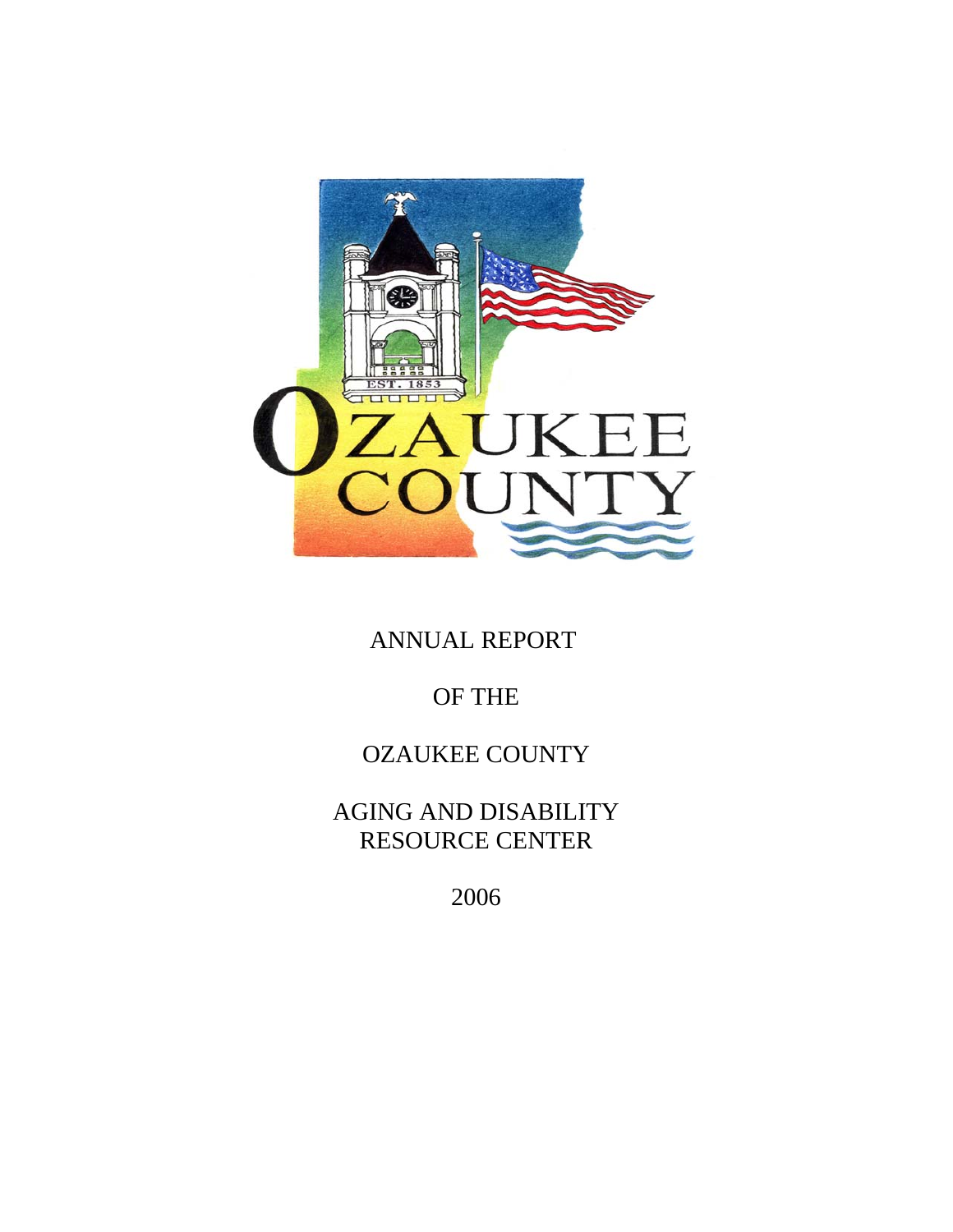# **REPORT OF THE AGING AND DISABILITY RESOURCE CENTER**

The following is the annual report for 2006 for the Aging and Disability Resource Center. The mission of this department is to affirm the dignity and value of older adults and those with physical disabilities in the County by insuring the availability and accessibility of services and resources that enable them to live in and give to their community. In order to accomplish this mission, the department continues to work closely with the State Bureau of Aging and Long Term Care Resources, the Southeastern Wisconsin Area on Aging, District 2-B; and the Wisconsin Department of Transportation in order to administer all programs that are funded with Title III and Department of Transportation s.85.21 funds. The Aging and Disability Resource Center continues to be aware of and sensitive to the needs of the elderly and physically disabled by being fully aware of resources and services that are provided within the county.

The activities of the Aging and Disability Resource Center are divided into several categories. They are: Administration, Resource Center, Nutrition Programs, Supportive Services and Community Outreach. The programs provided will be discussed along these category lines.

## **ADMINISTRATION**

During 2006, the staff of this department worked in several areas: Educational programs in April and during the months of September and October along with the Recognition of Older Americans Month in May Continued leadership of the Aging Consortium Continued to serve as a representative on the state's Senior Center Accreditation Committee and as President of the Wisconsin AIRS (Alliance of Information and Referral Systems) Continued to serve as Treasurer on the Ozaukee County Senior Conference Committee Continued to serve as Secretary on the WAND (Wisconsin Association of Nutrition Directors) Provided education and individual counseling in regard to changes to the Medicare Part D Prescription Program

### **RESOURCE CENTER**

Goals for 2006 included 1) the continuation of assistance to elderly residents who have concerns about health insurance and other public benefits, including prescription drug coverage and 2) the continuation of providing outreach, educational information, and assistance to the public regarding long-term care and other issues of concern to the elderly and physically disabled population.

The following programs met these goals:

# **Information and Assistance:**

Information and Assistance and Outreach is a fundamental component of any resource center. Access to information is vital for individuals concerned about any long-term care issue. The Aging and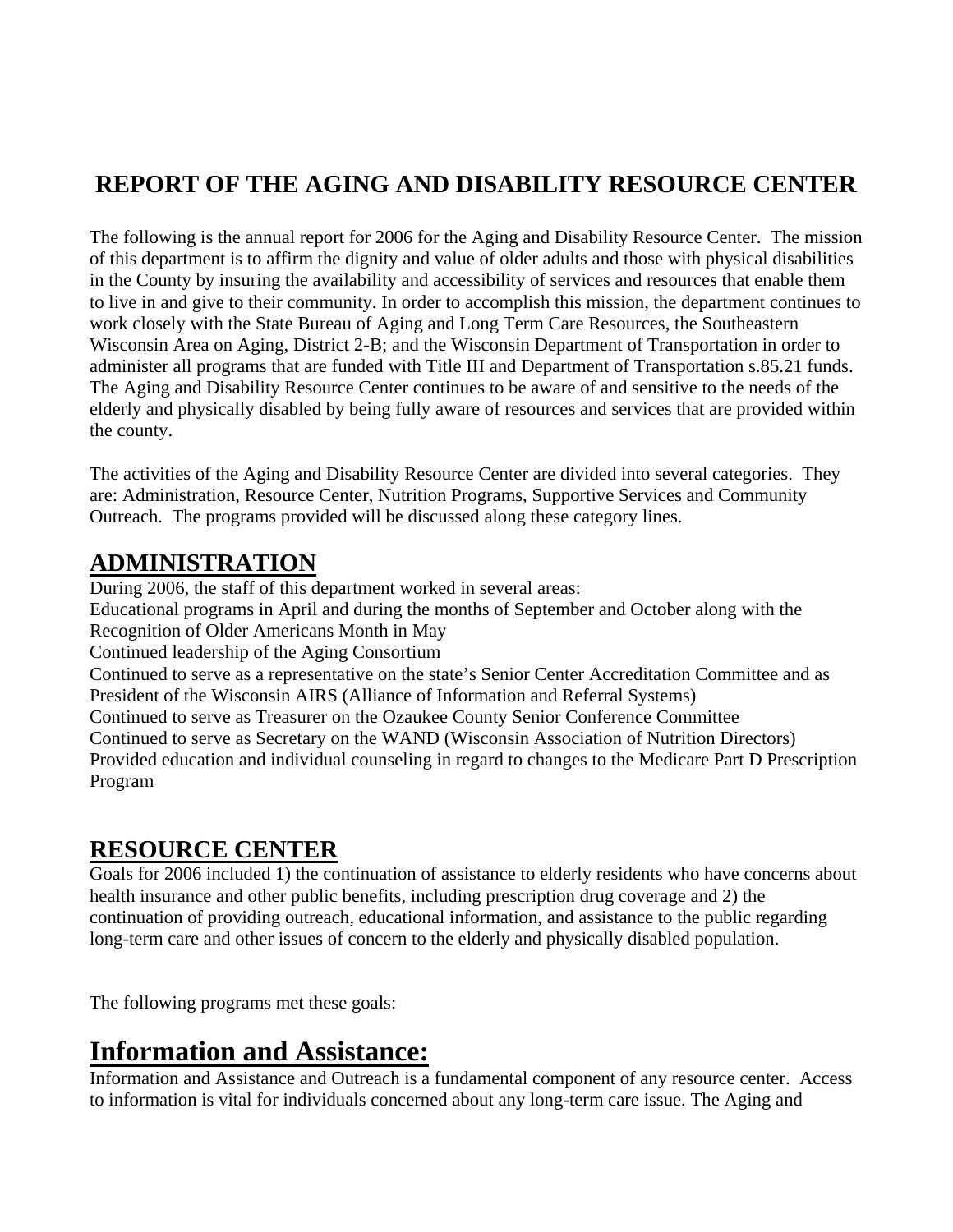Disability Resource Center is responsible for all intakes for services and information with regards to the elderly and physically disabled. Also, staff continues to assist older adults and those that are physically disabled over the age of 18 with the completion of the COP (Community Options Program) applications. Remaining independent in the community is the goal of all adults and assistance is often necessary in order to achieve this. Staff from the department can meet with the older person and their families to help sort through the choices available. The process involves assessing what the individual can and cannot do, what family supports are on hand, and what community services or agencies can be called upon for assistance. This review includes a look at the person's financial resources followed by appropriate referrals for funding if the person is found eligible. We continue to see a steady increase in the number of contacts made with callers as their situations continue to become more complex and complicated to resolve as funding sources diminish and long waiting lists result To handle the increased call volume, an additional part-time staff person was hired in early 2006, resulting in 2.5 FTE (Full time equivalents) in staff performing as Information and Assistance Specialists. A database program, called BEACON, is utilized by them to record all intake calls. This system coordinates with the SAMS database that we use for reporting purposes to the state. In 2006, we had **2,556 contacts for Information and Assistance, serving 1,303 unduplicated persons.** In addition, staff completed **52 pre-CBRF** (Community Based Residential Facility) assessments and **35 COP** (Community Options Program) applications. We also provided outreach to individuals and community groups who requested presentations on available resources. Approximately **340 older adults** attended these talks that were presented at senior independent apartment complexes and the various congregate meal sites throughout the county during the summer and early fall months.

#### **Benefit Specialist:**

The purpose of the Benefit Specialist Program is to provide broad access to benefits, entitlements, and legal rights to older persons. This program promotes and preserves the autonomy, dignity, independence and financial security of older persons. We continue to have 1.05 FTE (Full time equivalents) in staff allocated to this program. The issues that the Benefit Specialist handle includes Medicare supplements, Medicaid, Medicare, other insurance, landlord/tenant issues, financial hardship, and long term care. Throughout the year, presentations are conducted in the community around Medicare issues and other health benefits. The Benefit Specialist also advocates for the elderly in medical payment disputes, either by encouraging the provider (physician, etc) to accept assignment (Medicare payment) or to lower their bill, or by appealing Medicare denials. In addition, both the Information and Assistance Specialists and the Benefit Specialist continue to assist individuals with their renewal for SeniorCare (Wisconsin's prescription drug program). In 2006, the Medicare Part D Prescription Drug Plan has been the central issue for most seniors. In all, 8 presentations were given to approximately **335 seniors** and their families. In addition, individual contacts were made in regard to this program, accounting for approximately 587 hours of service. As for the general Benefit Specialist issues the following is a summary.

**Units of Service:** 930 **People Served:** 574

#### **NUTRITION PROGRAMS**

In 2006, we continued to access the effectiveness and efficiency of the nine senior dining centers located throughout the county. In 2006, the dining center staff continued to devote considerable time in trying to increase participation. Some sites have realized favorable results of these efforts. We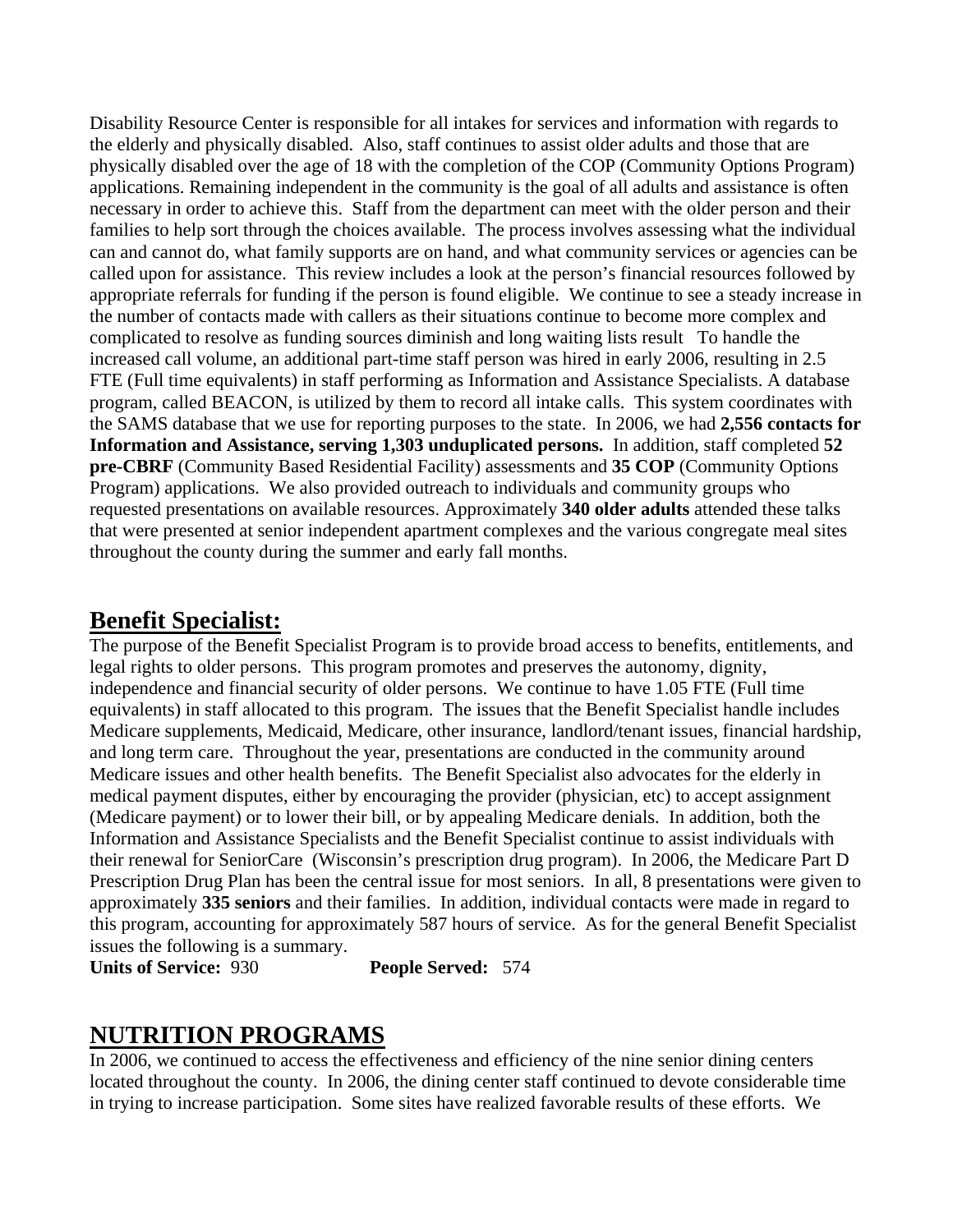continue to review dining center participation. We also continued our participation in the Senior Farmers' Market Program. At the start of the program, funding at the state and federal levels was static; however, at mid-summer a small amount of additional funding was received. This resulted in a slight increase in the number of vouchers we received for 2006. In all, **119 persons** received the \$30.00 voucher. Again, this year we used a lottery system to more fairly distribute the limited number of vouchers that we had. These vouchers enable the older adult to purchase Wisconsin grown produce. During the past year, we also have developed a program to provide nutritional education information to those who have been identified as at high nutritional risk in both our Congregate and Home Delivered Meal programs.

#### **Congregate Meals:**

This program provides older persons, 60 years of age and older, the opportunity to eat at least one hot nutritious meal a day and to meet socially while continuing to live independently in their own home. The staff of the dining centers continues to work within their community to increase participation at the sites. The congregate meal program continued to utilize one-half of a staff person's time, four site managers who worked 20 hours a week and one site manager who worked 10.5 hours per week. In addition we have several substitute site managers available to work when the regular site manager is unable to do so. Our contract with the Ozaukee County Sheriff's Department for the preparation of meals continued in 2006.

**Units of Service:** 21,354 meals **People Served:** 837

#### **Home Delivered Meals:**

A hot nutritious meal is delivered to the homebound, age 60 and over, who are unable to cook for themselves and who have no other resources to obtain a meal. Meals are delivered Monday through Friday, excluding holidays. Frozen meals are available for persons who need them, either on holidays or over the weekends. Meals continue to be delivered throughout the county at noon from four of our meal sites. The Home Delivered Meals program utilizes one-half of a staff person's time and three part-time drivers. The drivers pick up the food at the jail and deliver it to the meal centers. After the driver has delivered the food to the centers, he delivers meals to the homebound in the northern part of the county – an area where we do not have any volunteer drivers. Due to an increasing number of people utilizing this program, all centers now have two routes established for delivery of meals. In the Mequon-Thiensville area we are recruiting volunteers so that we can provide three routes a day from these sites. We will continue to see some growth in the Home Delivered Meal Program due to the number of older adults trying to maintain their independence in the community; however, this growth is smaller than we have seen in previous years. This program is now serving more meals than our Congregate Meal Program. Again this past year we offered a home delivered meal for Thanksgiving in conjunction with Nisleit's Restaurant in Port Washington. We asked county employees to volunteer to deliver this meal and we had a tremendous response. Five volunteers delivered a Thanksgiving meal to **21 participants**. At the end of 2006 we received a generous donation that allowed us to purchase a Christmas gift for our home delivered meal participants.

**Units of Service:** 29,552 meals **People Served:** 300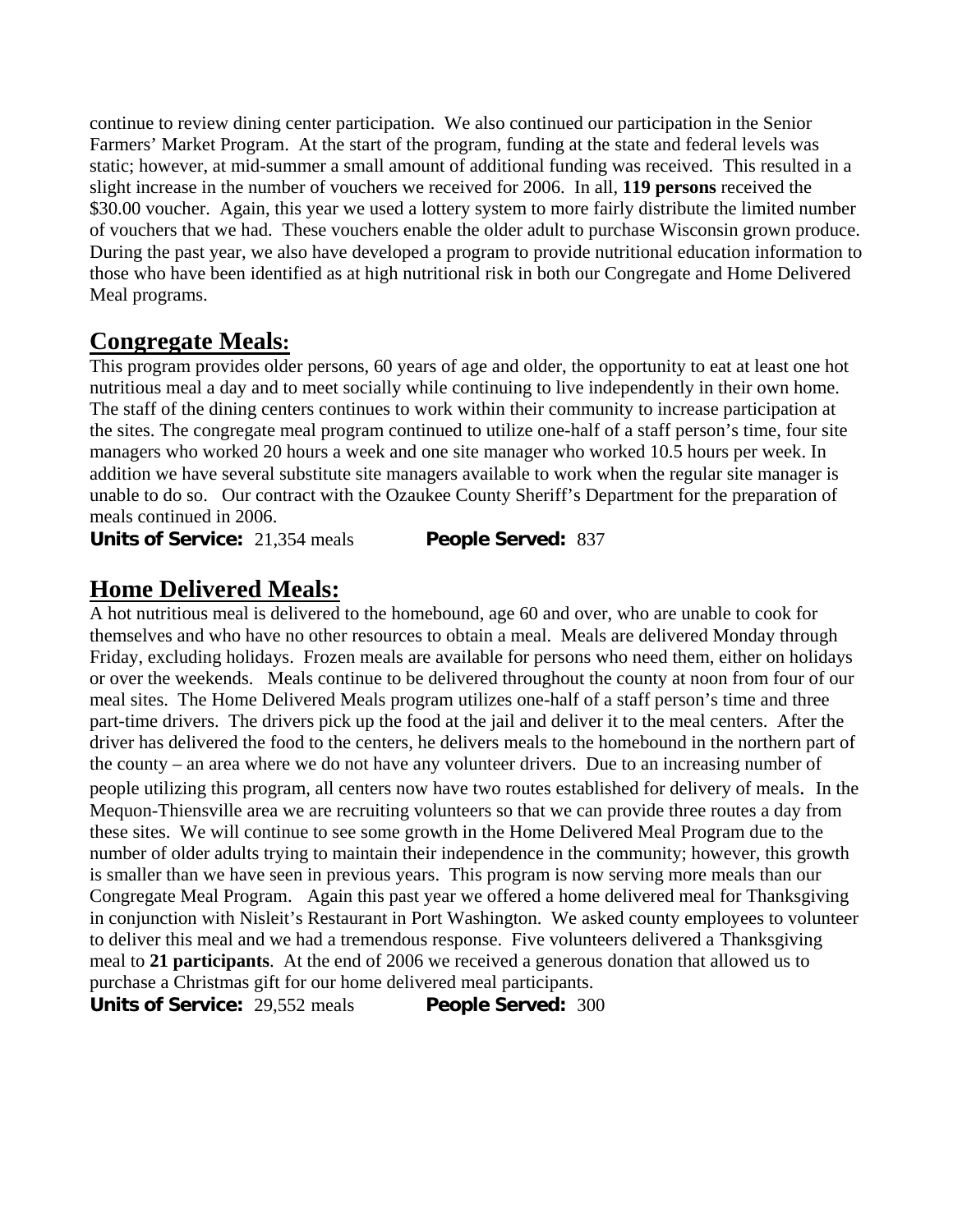## **SUPPORTIVE SERVICES**

One of our goals for 2006 was to continue to provide financial assistance for the provision of services (Adult Day Care, Respite, Homemaking, and Lifeline) for low-income, elderly residents within the financial constraints of the department. This was achieved through the following programs:

## **Respite Care:** (Companion Care and Homemaker)

This program provides respite and/or homemaking services to the families of person's affected by Alzheimer's disease or other dementias. In addition, we are able to provide homemaking services to frail elderly individuals. We contracted with four agencies - Horizon Home Care and Hospice, Comfort Keepers, Visiting Angels, and Gemini Helping Hands - during 2006 to provide these services to clients whom we found to be needy of the services and who were low-income. Clients receive homemaking services every two weeks for two hours and respite is provided once a week for up to four hours a time.

**Units of Service:** 1137.5 hours **People Served:** 34

### **Adult Day Care:**

In 2006, the Department continued our contract with Lakefield Adult Day Center in Grafton. Adult Day Centers provide day care services to individuals in need of supervision and activities during the day. These programs assist families who need respite or other supervision for family members so they can continue to work. It also aids families in providing the caregiver with some time that they can call their own even if it is only to catch up on some much needed sleep.

**Units of Service:** 532 days **People Served:** 11

#### **Lifeline:**

During the 2006 calendar year, a Pewaukee based company, Direct Link who later changed its name to Response Link, provided our clients with emergency alert services. Response Link operates as a personal emergency communicator that puts an individual in immediate contact with an emergency responder by the press of a button. There is a fee for installation and a monthly maintenance fee. For many people who live alone and have a tendency to fall, this service is an integral piece that can allow them to remain living independently in their home.

**Units of Service:** 107 months **People Served:** 16

### **Out of County Transportation:**

This department continues to provide an out of county transportation program for Ozaukee County residents 60 and over and for those persons who are physically and developmentally disabled. In an effort to control costs in this program the Aging Commission in 2004 agreed to limit our out of county service to those persons who were confined to a wheelchair and needed to travel out of the county for medical services that were not provided within the county. Other ambulatory individuals were referred to Interfaith Caregivers volunteers for their transportation needs. In order to provide the wheelchair service, we changed our contract from G & G Enterprises to Johnson Bus in 2006. Interfaith Caregivers received a small grant from the Commission for the recruitment of volunteers and for reimbursement of volunteer mileage. Out of county trips continue to be provided to treatment facilities in Milwaukee County for specialized medical care. One staff person spends approximately 5% of her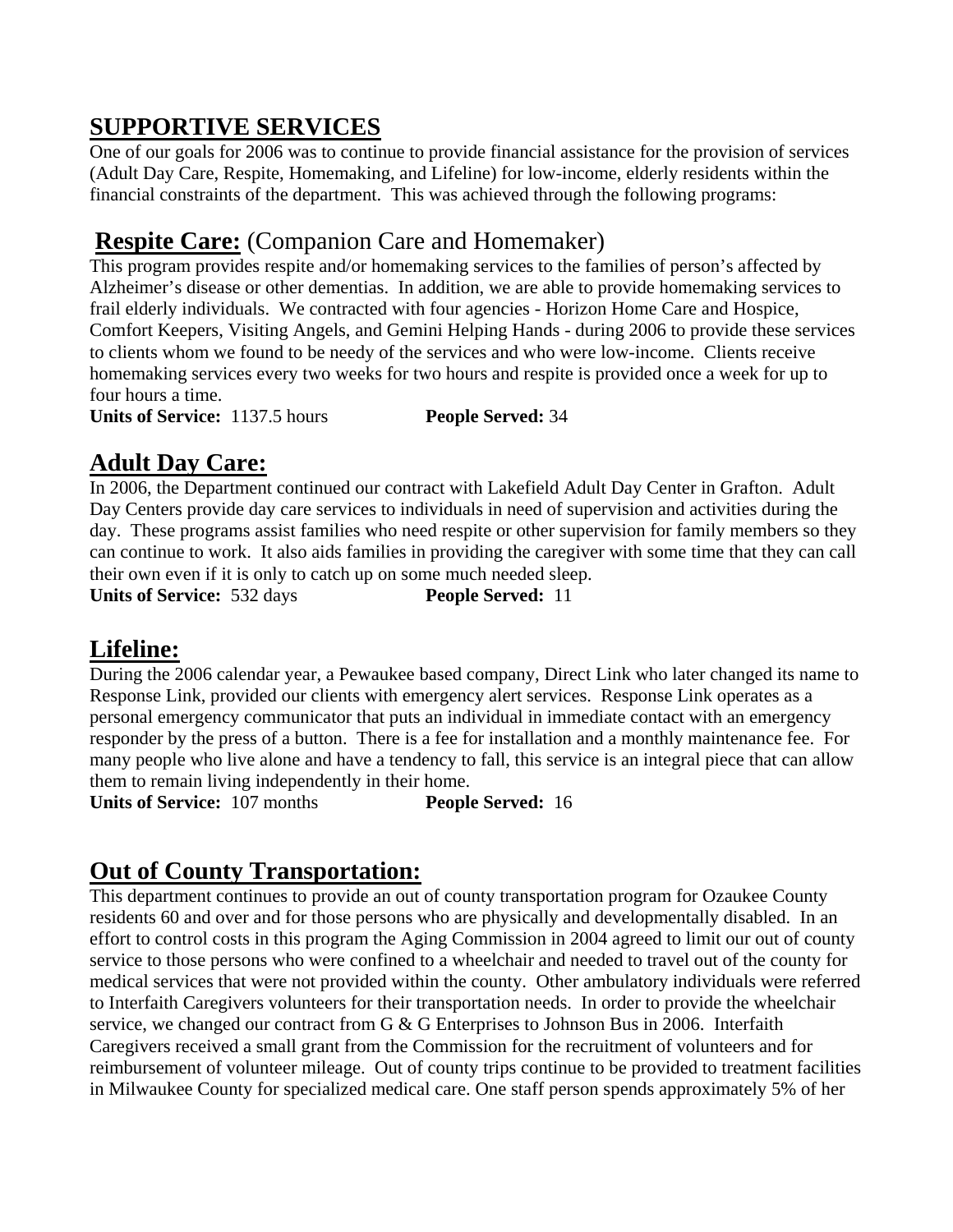time on this program. In 2006, the out of county transportation program served **10 people**, providing **1509.50 hours of service. In total, 638 one-way out of the county trips were made in 2006** for medical purposes. Interfaith volunteers provided **554 out of the county trips to clients.** 

## **COMMUNITY OUTREACH**

This is the area where we continue to provide education and information to the public at large.

#### **Facts for Seniors:**

In 2006, we provided three newsletters during the year to approximately 15,000 households of those 55 years or older. These newsletters contain articles and pertinent information that addresses many aspects of an older persons' life.

## **Volunteer Programs:**

The Aging and Disability Resource Center continues to rely on volunteers to assist us in providing some of our programs especially our congregate and home delivered meal programs. The volunteers we have donate their time and energy without any financial reimbursement from this office. In 2006, 426 persons volunteered 5387 hours of service to seniors within the county. As demand for our programs, especially the meal programs, increases, recruitment of volunteers to meet these requests will continue to be a challenge for our department.

### **Education:**

As was previously stated, programs on Medicare, Medicare Part D, health insurance, community resources, retirement planning, caregiving, and other related areas were offered throughout 2006. We also continue to offer the "Taking Care of You: Powerful Tools for the Caregiver" educational series in cooperation with UW-Extension staff. In recognition of Older Americans' Month, we offered two workshops – one on legal issues and one on medical issues – and concluded the series with a afternoon social event celebrating the older person. In the fall, we sponsored a new series called "Aging in Stride". This was a nine-week series and addressed all aspects of aging such as nutrition, exercise, housing issues, legal issues, medical issues, where to find resources to enable the older person to remain living independently in their homes-just to name a few. Participation in this series exceeded our expectations with as many as 85 people in attendance some weeks. In addition, we continued to provide a leadership role in planning for the Ozaukee County Annual Senior Conference. This year attendance at the conference hit an all time high of 151 seniors. Educational programs were also presented at the nine meal centers throughout the entire year. Periodically throughout the year, department staff is asked to present for various audiences. This year was no exception as caregiving issues and long-term planning considerations in conjunction with the Elder Choice video were discussed at housing units, various churches, businesses within the county, and at the Washington/Ozaukee County Alzheimer's Association Caregiving Conference.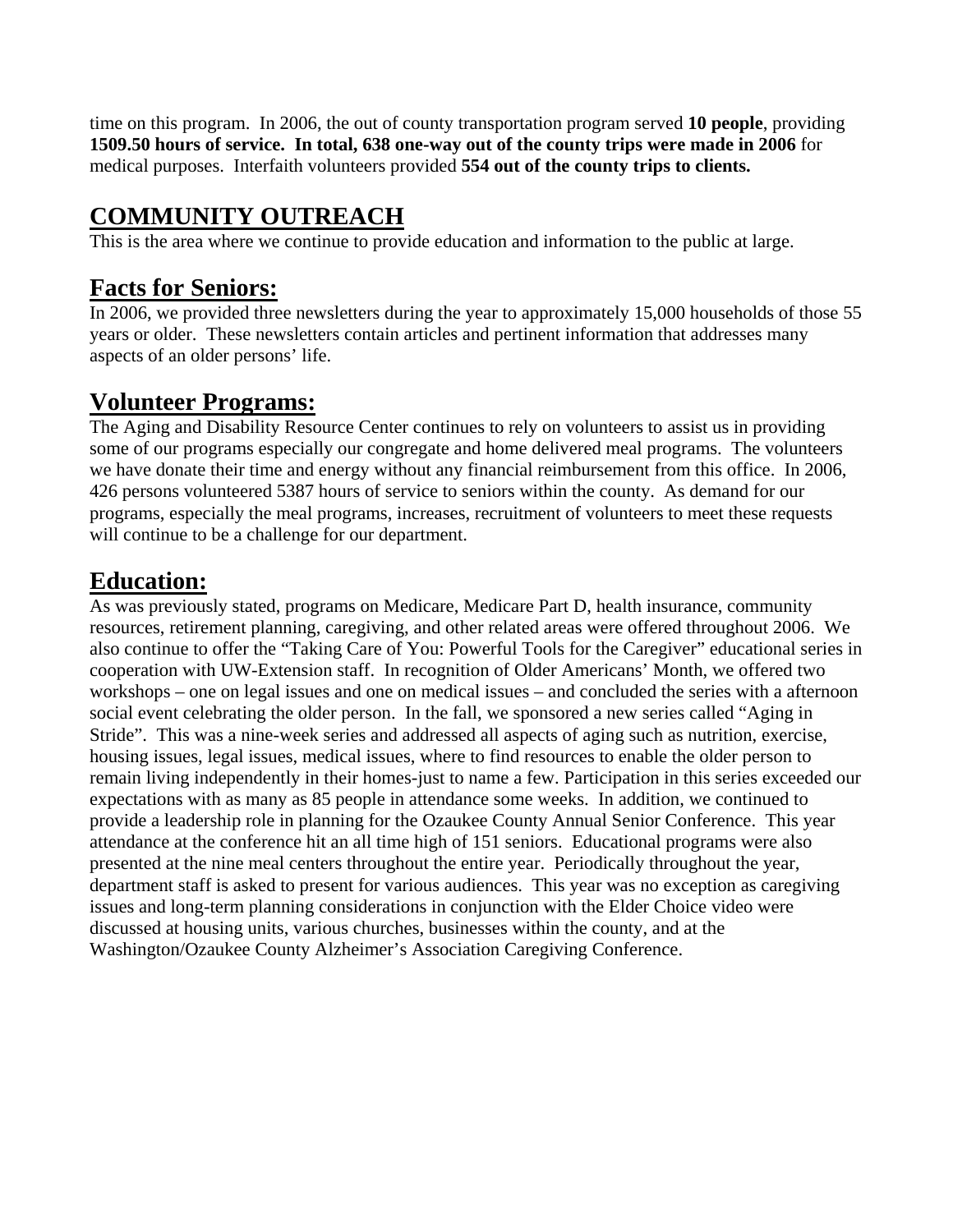# **2006 EXPENDITURES**

#### **PROGRAM EXPENDITURES**

| Homemaker                         | \$17,499.74  |
|-----------------------------------|--------------|
| Respite                           | 3,411.00     |
| <b>Adult Day Care</b>             | 27,214.00    |
| Lifeline/Response Link            | 4,080.87     |
| Transportation                    | 33,085.82    |
| <b>Information and Assistance</b> | 160,175.86   |
| Congregate Meals                  | 206,568.83   |
| <b>Home Delivered Meals</b>       | 154,623.05   |
| <b>Benefit Specialist</b>         | 69,936.44    |
| Administration                    | 181,612.62   |
| <b>TOTAL</b>                      | \$858,208.23 |

#### **SOURCES OF REVENUE**

| State/Federal                     | \$345,816.25 | 40.3% |
|-----------------------------------|--------------|-------|
| County Levy                       | 345,154.59   | 40.3% |
| <b>Participant Contributions</b>  | 120,721.08   | 14.0% |
| <b>Inter-Departmental Charges</b> | 37,631.56    | 4.4%  |
| <b>Other Revenue</b>              | 8,884.75     | 1.0%  |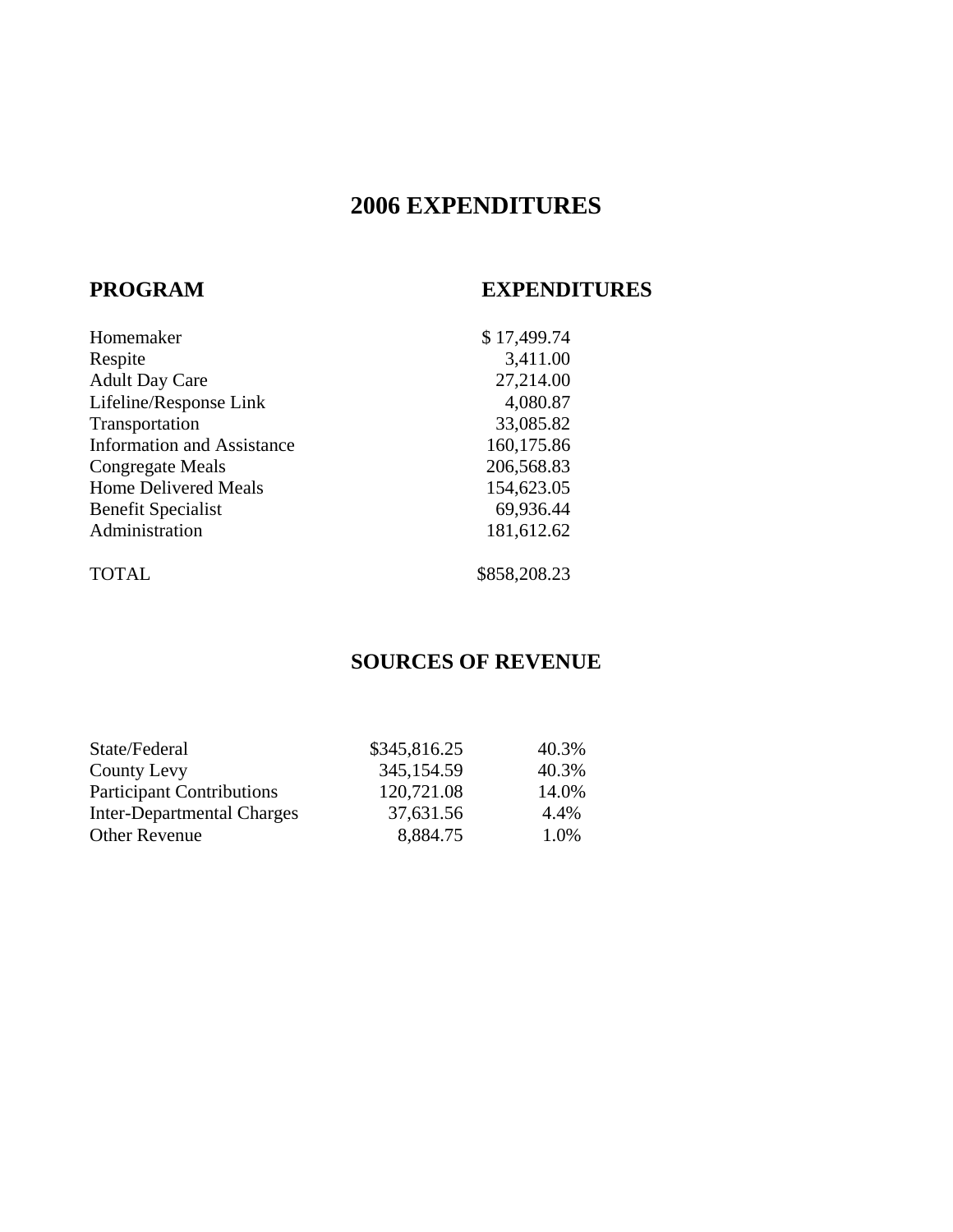## **2006 PROGRAM REVENUE/EXPENDITURES**

## **REVENUES** EXPENSES

| <b>PROGRAM</b>              | <b>STATE/</b><br><b>FEDERAL</b> | <b>PROGRAM</b><br><b>INCOME</b> | <b>INTER-</b><br><b>DEPARTMENTAL</b> | <b>LEVY</b>  | <b>OTHER</b> | <b>TOTAL</b><br><b>EXPENSES</b> |
|-----------------------------|---------------------------------|---------------------------------|--------------------------------------|--------------|--------------|---------------------------------|
| Homemaker                   |                                 | \$1,456.40                      |                                      | \$16,043.34  |              | \$17,499.74                     |
| Respite                     | \$3,110.00                      |                                 |                                      | \$<br>301.00 |              | \$ 3,411.00                     |
| <b>Adult Day</b><br>Care    | \$23,416.00                     | 100.00<br>\$                    |                                      | \$3,698.00   |              | \$27,214.00                     |
| Lifeline/<br>Response Link  |                                 | \$<br>195.00                    |                                      | \$3,885.87   |              | \$4,080.87                      |
| Transport-<br>ation         | \$23,937.29                     | \$1,325.50                      | \$7,823.03                           |              |              | \$33,085.82                     |
| Information &<br>Assistance | \$87,404.00                     | \$<br>25.00                     | 9,442.22<br>\$                       | \$61,896.51  | \$1,408.13   | \$160,175.86                    |
| Congregate<br>Meals         | \$105,307.06                    | \$51,345.36                     |                                      | \$48,581.97  | \$1,334.44   | \$206,568.83                    |
| Home Deliver-<br>ed Meals   | \$59,961.90                     | \$65,832.06                     | \$20,366.31                          | \$7,289.10   | \$1,173.68   | \$154,623.05                    |
| Benefit<br>Specialist       | \$42,680.00                     | 358.00<br>\$                    |                                      | \$26,776.44  | 122.00<br>\$ | \$69,936.44                     |
| Admini-<br>stration         |                                 | $\mathsf{\$}$<br>83.76          |                                      | \$176,682.36 | \$4,846.50   | \$181,612.62                    |
| <b>TOTALS</b>               | \$345,816.25                    | \$120,721.08                    | \$37,631.56                          | \$345,154.59 | \$8,884.75   | \$858,208.23                    |